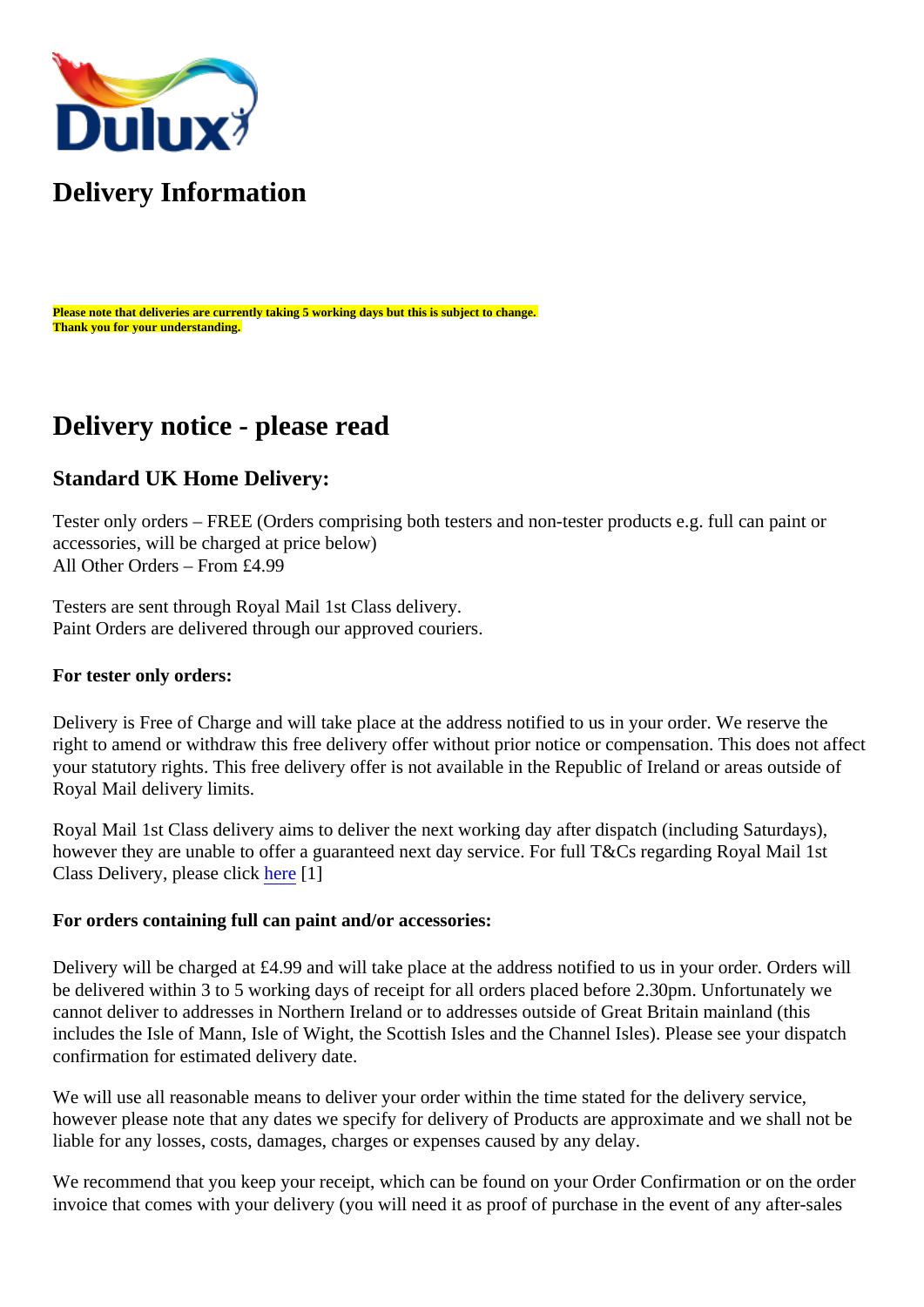enquiry).

Working days are defined as Monday-Friday, from 9am until 5pm and exclude Saturdays, Sundays and Bank Holidays.

## **Delivery arrangements**

- Your order will be fulfilled by the estimated delivery date set out in the Dispatch Confirmation, unless there is an Event Outside Our Control. If we are unable to meet the estimated delivery date because of an Event Outside Our Control we will contact you with a revised estimated delivery date.
- Deliveries will be made by our carriers [APC](https://apc-overnight.com/) [2].
- Deliveries will require a signature to confirm receipt (we recommend that you inspect the Products delivered carefully before signing).
- Delivery will be completed when the Products are delivered to the address you gave us.
- If you the driver is unable to deliver to your address on the first attempt, a delivery card will be left advising you to contact APC to rearrange a convenient delivery time. If a second delivery attempt is unsuccessful, the Products purchased will be returned to the carrier's depot. You can then arrange to collect the Products from your local APC depot, details of which are available by calling the number on the card.
- The Products will be your responsibility from the completion of delivery. You own the Products once we have received payment in full, including all applicable delivery charges.

## **Your consumer rights to return and refund (this clause only applies if you are a consumer)**

### **Cancellation**

- If you are a consumer, you have a legal right to cancel a Contract (under the The Consumer Rights Act 2015) during the period set out below in paragraph 4.1(b). This means that during the relevant period if you change your mind or for any other reason you decide you do not want to keep a Product, you can notify us of your decision to cancel that Contract and receive a refund. Advice about your legal right to cancel the Contract under these regulations is available from your local Citizens' Advice Bureau or Trading Standards office.
- Your legal right to cancel a Contract arises on the date of the Dispatch Confirmation. Your right to cancel the Contract ends after 30 (thirty) working days from the day after the day you receive the Products.
- You may cancel your Contract provided that the Products are in their original condition (including packaging where it forms part of the Products, for example boxed goods), paint cans have not been opened, and any seals on the Products remain unbroken. You cannot cancel your Contract in respect of Products that are made to measure/bespoke (for the avoidance of doubt paint mixing products are not considered bespoke).
- If you cancel the Contract before delivery of the Products then you will receive a refund of the price paid of the Products and any applicable delivery costs. If you cancel the Contract after receipt of the Products, you will be refunded for the price of the products (excluding delivery costs) and are responsible for the costs of returning the Products to us (please see paragraph 4.1(e)). Your refund (less the cost of returning the Products) will be applied to the PayPal account used for the original payment.
- To cancel a Contract, you should contact the Dulux Customer Care centre on 0333 222 76 76 (this is a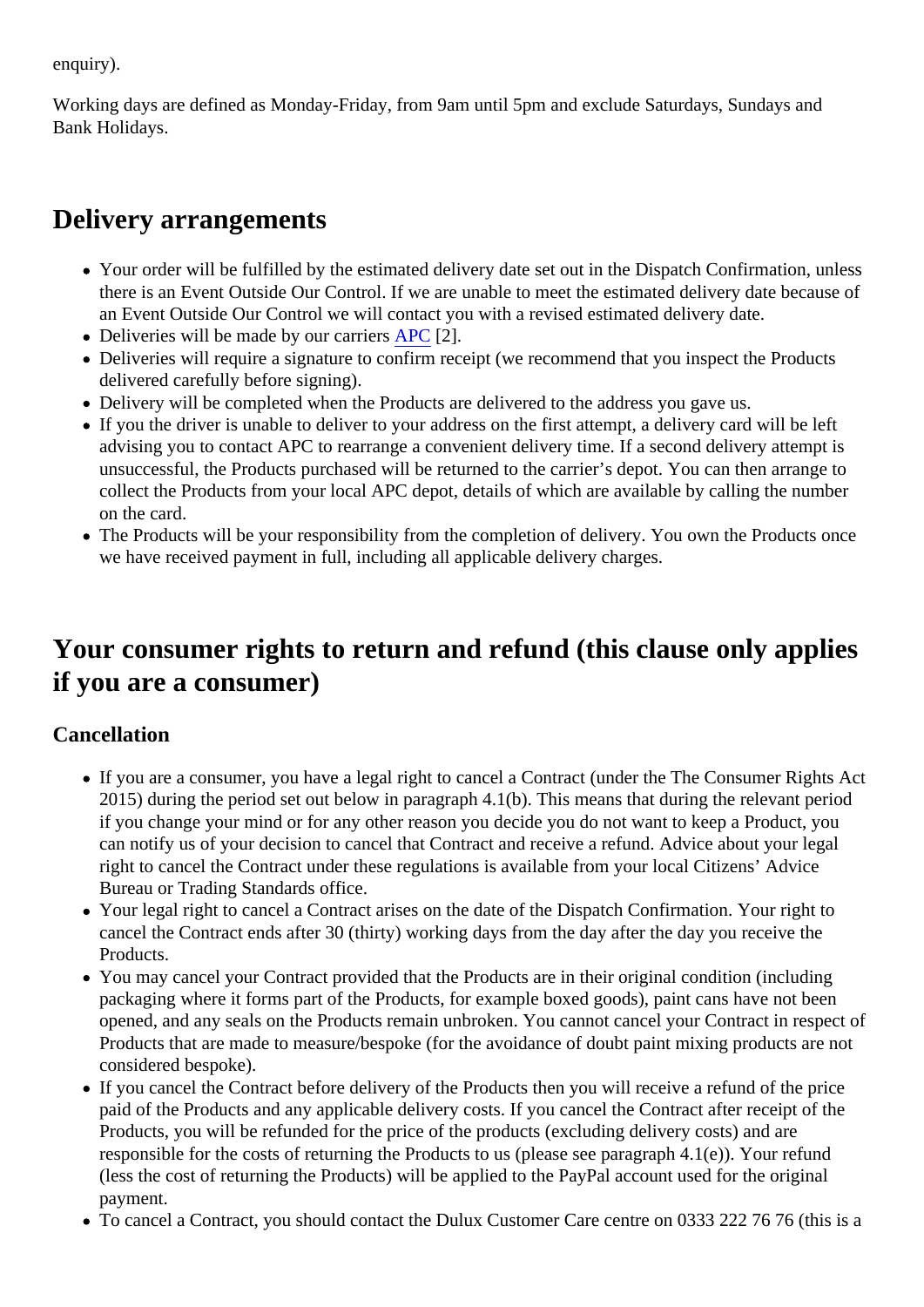local rate number and call charges will apply) or email notification of cancellation to [orders@dulux.co.uk](mailto:orders@dulux.co.uk) [3]. Cancellation of a Contract is effective from the date of the phone call or when the e-mail is sent. You may wish to keep a copy of your cancellation notification for your own records. Products must be returned by using our carrier APC. When we receive your cancellation we will provide instructions for returning the Products, including strict packaging requirements. Please note that a charge of £4.99 for the return of the Products will be deducted from your refund.

### **PLEASE DO NOT ATTEMPT TO RETURN PRODUCTS BY USING THE ROYAL MAIL OR ANOTHER POSTAL OR COURIER PROVIDER**.

- We will process any refund due as soon as possible and, in any case, within 30 calendar days of notice of termination.
- Under the Consumer Protection (Distance Selling) Regulations 2000 you have a duty to take reasonable care of the Products whilst they are in your possession. Where you have failed to take reasonable care of the Products, we reserve the right to refund you less any amounts due by way of compensation to either repair the Products or to cover any loss. For paint cans that have been opened, we reserve the right to not issue a refund.
- Details of your legal right to cancel and an explanation of how to exercise it are provided in the Dispatch Confirmation.

# **Faulty products**

- If any Product you purchase is damaged or faulty upon receipt, or if a fault becomes apparent within a reasonable time of your receipt of the Products (providing such fault is not a result of your negligence, or if a Product has been mis-described, we may offer a replacement product or refund as appropriate, in accordance with your legal rights.
- If you believe this to be the case please contact the Dulux Customer Care centre on 0333 222 76 76 (this is a local rate number and call charges will apply) or send an email containing details of the Product and the issue to [orders@dulux.co.uk](mailto:orders@dulux.co.uk) [3].
- Where we offer a refund for faulty Products, we will process any refund due as soon as possible. The refund will be applied to the PayPal account used for the original payment.

## **Returns procedure**

- To cancel a Contract, or to inform us of faulty or damaged Products, you should contact the Dulux Customer Care centre on 0333 222 76 76 (this is a local rate number and call charges will apply) or email notification of cancellation to [orders@dulux.co.uk](mailto:orders@dulux.co.uk) [3]. Cancellation of a Contract is effective from the date of the phone call or when the e-mail is sent.
- Products must be returned by using our carrier APC. When you contact us we will provide instructions for returning the Products, including strict packaging requirements, a time will be arranged for our courier to collect the goods from the address we delivered the product to initially, we require 48 hours from notification to arrange the collection on your specified day (Monday to Friday only).
- Please note that if you cancelled your order after delivery, you will be refunded the price of the products less delivery charges and be responsible for the charge of £4.99 for the return of the Products, unless you are returning Products that are faulty.
- A further deduction of £4.99 will be made from your refund if a subsequent collection has to be made if you are not present at the agreed initial collection time.
- Please note, unfortunately we cannot deliver to addresses in Northern Ireland or to addresses outside